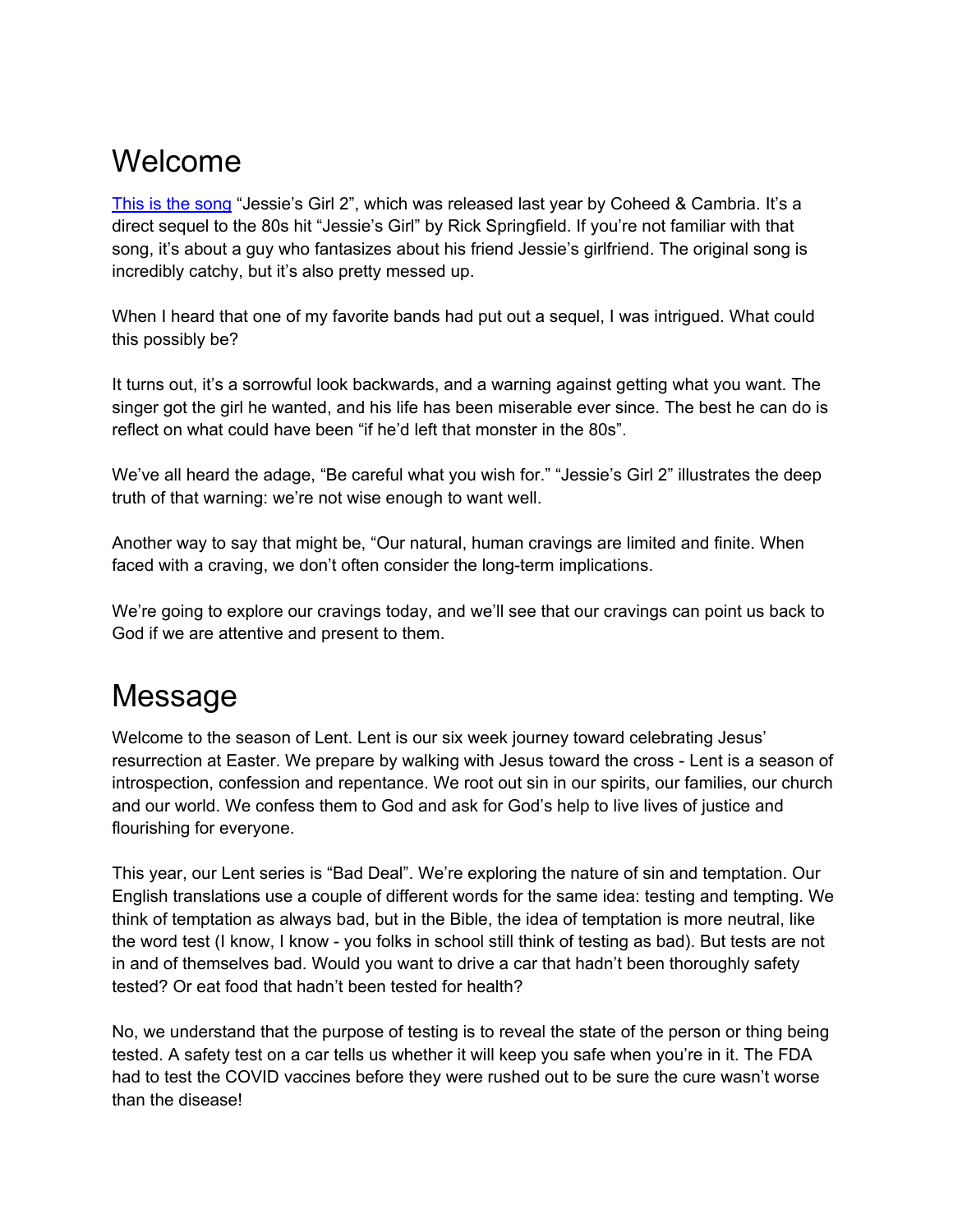So temptations - tests - reveal the state of our lives. They're an opportunity for us to see the truth of our lives. Do we really trust God? Or are we trusting something or someone else? We're going to begin with the most basic of temptations (or tests): natural cravings. To be human is to have desires. Some of them are pretty fundamental: we want food. We want physical pleasure. We want connection with other people. We want to feel good.

We all know how those desires can be twisted - we can overeat or eat foods that hurt our bodies. Our desire for physical pleasure can hurt us and other people. Our desire for connection can lead us to tolerate abuse and manipulation. In our desire to feel good, we can ignore pain, either in ourselves or in others around us.

Our desires can be beautiful and they can be poison. How do we know which is which? That's our big question today.

Turn with us to Genesis 3.

We touched briefly on this part of the creation story in our last series. If you were with us, you may remember that creation is an invitation from God into a flourishing relationship. Evil, on the other hand, seeks to invite us out of that relationship, to follow a different path.

One of the big themes in the creation story in Genesis 2-3 is that humans are God's creations (which sounds like a no-brainer, I know). But the creation story emphasizes our creatureliness. We depend on God for our very breath.

As we read this story, pay special attention to the woman's desire - and how it interacts with her identity as a created being.

#### Genesis 3:1–7 NLT

The serpent was the shrewdest of all the wild animals the Lord God had made. One day he asked the woman, "Did God really say you must not eat the fruit from any of the trees in the garden?"

"Of course we may eat fruit from the trees in the garden," the woman replied. "It's only the fruit from the tree in the middle of the garden that we are not allowed to eat. God said, 'You must not eat it or even touch it; if you do, you will die.' "

"You won't die!" the serpent replied to the woman. "God knows that your eyes will be opened as soon as you eat it, and you will be like God, knowing both good and evil."

The woman was convinced. She saw that the tree was beautiful and its fruit looked delicious, and she wanted the wisdom it would give her. So she took some of the fruit and ate it. Then she gave some to her husband, who was with her, and he ate it, too. At that moment their eyes were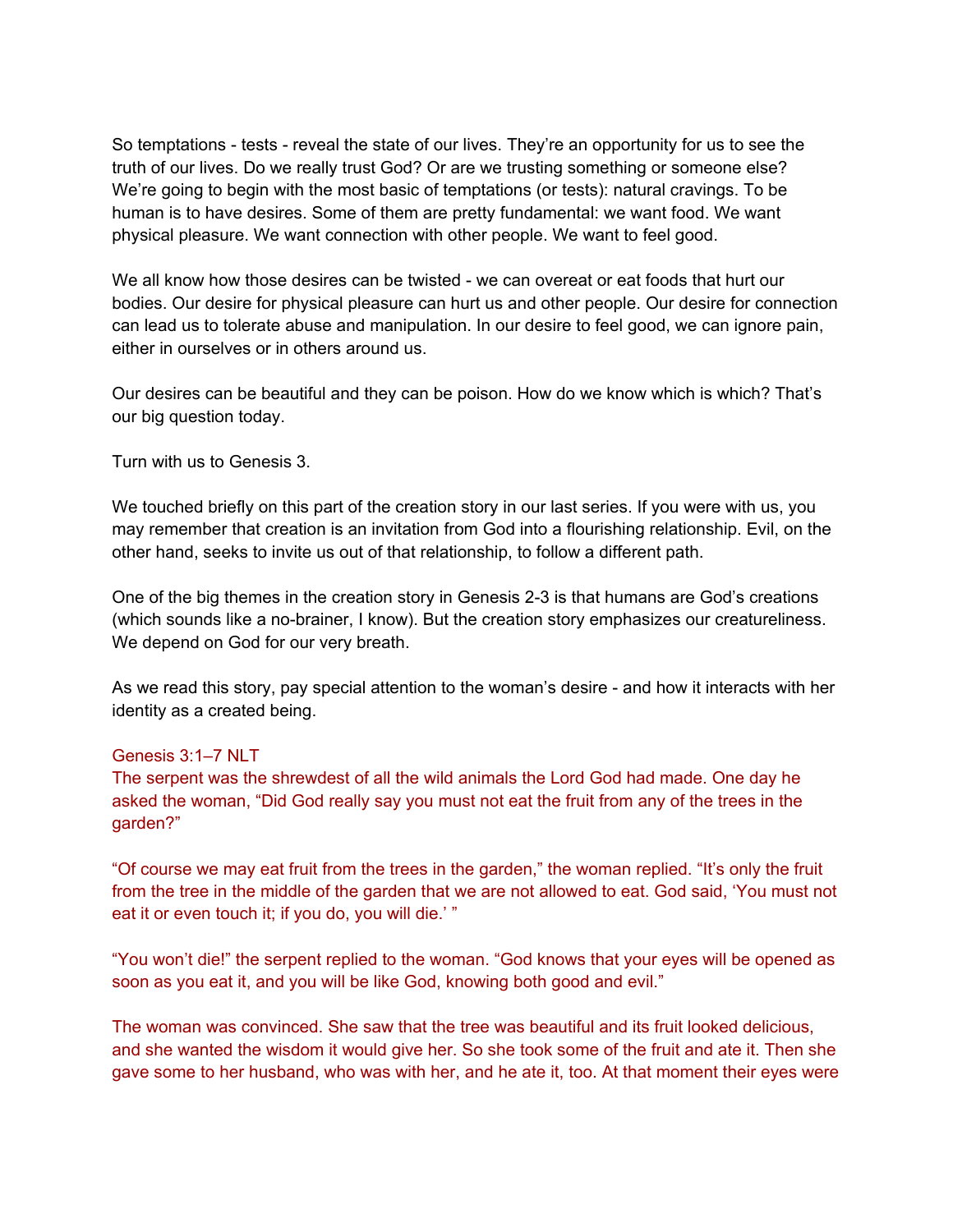opened, and they suddenly felt shame at their nakedness. So they sewed fig leaves together to cover themselves.

The woman starts off well-aware of her relationship to God. God made her and the garden, and God has given guidelines for life in the garden - don't eat from that one tree.

The serpent, in testing the woman, doesn't appeal to her grumbling stomach, but to her sense of independence. The serpent insists that the fruit won't kill her, but will make her like God. And the woman was convinced. She wanted the fruit - both for its taste and for the independence from her creator. Rather than submit to God's way, the woman could determine good and evil for herself.

Even this simple desire - for a piece of fruit - was, at its heart, a question of faithfulness. Do I trust that God says I don't need this thing (that from my perspective looks good and useful and delicious)?

There's something about our base desires - food, sex, pleasure. They're like a scalpel that cuts to the core of our spirits and reveals who we are. It's not just true here in Genesis 3.

Turn with us to Exodus 16.

This isn't long after God has rescued Israel from slavery in Egypt. They have crossed the Red Sea and are heading toward Mt. Sinai, through the desert. Again, the question of food comes up, and again, I want you to pay attention to how the people's desires for food impacts them.

#### Exodus 16:1–5 NLT

Then the whole community of Israel set out from Elim and journeyed into the wilderness of Sin, between Elim and Mount Sinai. They arrived there on the fifteenth day of the second month, one month after leaving the land of Egypt. There, too, the whole community of Israel complained about Moses and Aaron.

"If only the Lord had killed us back in Egypt," they moaned. "There we sat around pots filled with meat and ate all the bread we wanted. But now you have brought us into this wilderness to starve us all to death."

Then the Lord said to Moses, "Look, I'm going to rain down food from heaven for you. Each day the people can go out and pick up as much food as they need for that day. I will test them in this to see whether or not they will follow my instructions. On the sixth day they will gather food, and when they prepare it, there will be twice as much as usual."

"I wish we would have never left Egypt. At least there we had food."

Can you believe that? When push came to shove, the people preferred slavery to freedom, if it meant they had a guaranteed meal.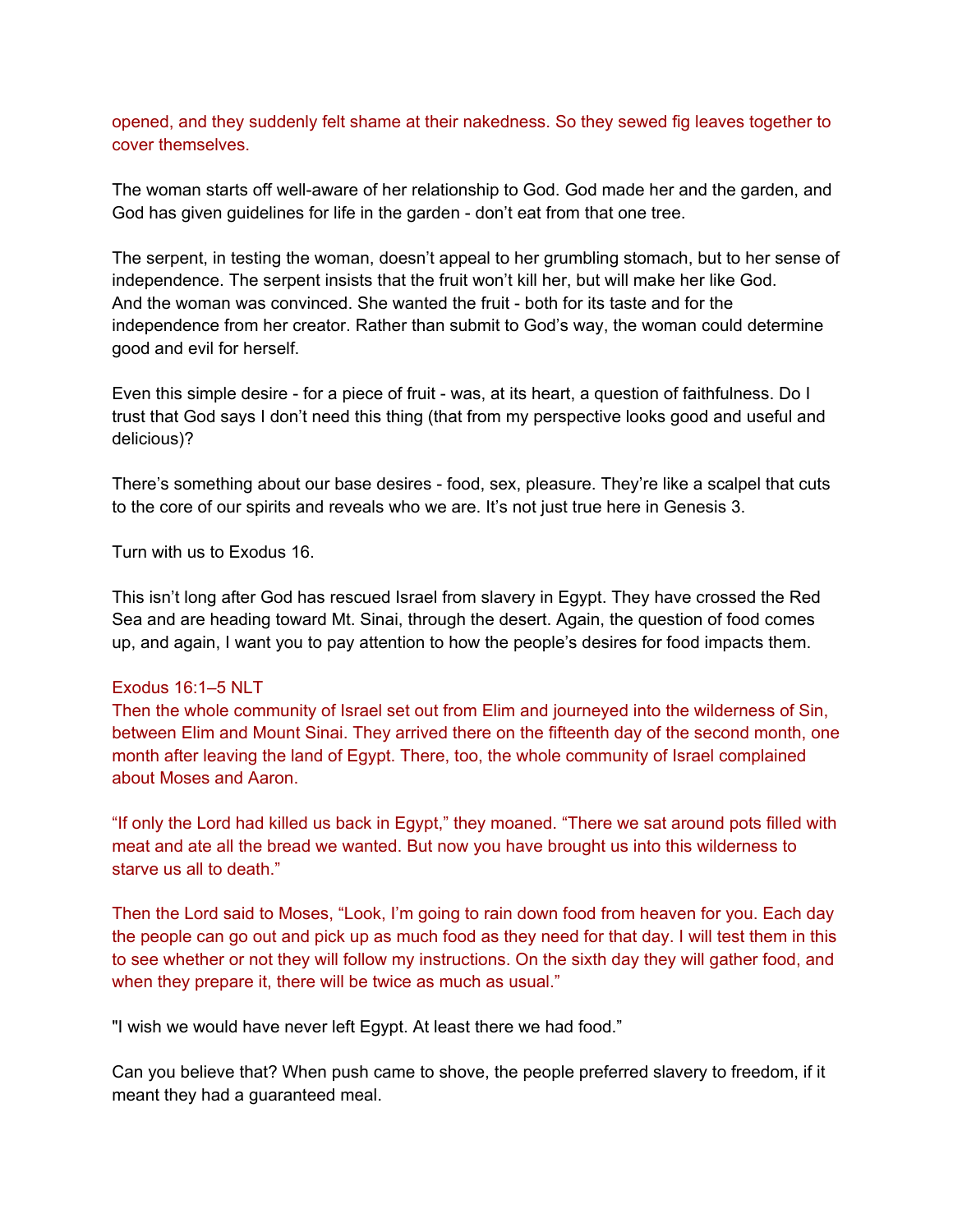But look at what God does: God understands this isn't really about food - it's about whether or not they trust God. After all, this was literally a month after God had parted the Red Sea for them.

And now, apparently, they've decided God went through all that trouble - 10 plagues and the Red Sea and all that - just to let them die in the desert. Like God is the worst prank show host imaginable.

Their real problem isn't a lack of food (as illustrated in the text). It's a lack of faith. In fact, that is exactly why God answers their problem with manna. It's a daily gift - they can't store it overnight. And it's got that weird hitch where on Fridays they gather twice as much so they can rest on the Sabbath.

That is a complex solution to the food problem - God could have just given them all a million twinkies because you know those never go bad. Instead, God designed a food solution that required them to trust God. To learn faith.

Do we trust God to provide our needs? Do we trust that following God is the way? Or do we strike out on our own? Or maybe follow someone else who promises a better path to flourishing?

Our desires, our cravings, our urges are a test. They remind us we are created - we need food. We need pleasure. We need connection. These are good things we were designed to want. But do these urges connect us to our creaturliness? Or do they make us crave independence? Do they remind us we have (and therefore need) a creator? Or do they convince us we can provide for and take care of ourselves?

Do we rule our desires or do our desires rule us?

Turn with us to 1 Corinthians 9.

This is the question Paul takes up in 1 Corinthians 9. In this section of the letter, he's been addressing a massive issue in the Corinthian churches - whether it's okay or not to eat meat that has been sacrificed to the Greek and Roman gods. One camp holds that eating that meat is essentially worshiping those false gods. The other group says, "Calm down. It's just a steak. Quit being silly."

This whole section of the letter is fascinating because Paul definitely takes a side - he's prosteak. But he goes on to say that what matters more than eating what you want is how we live together.